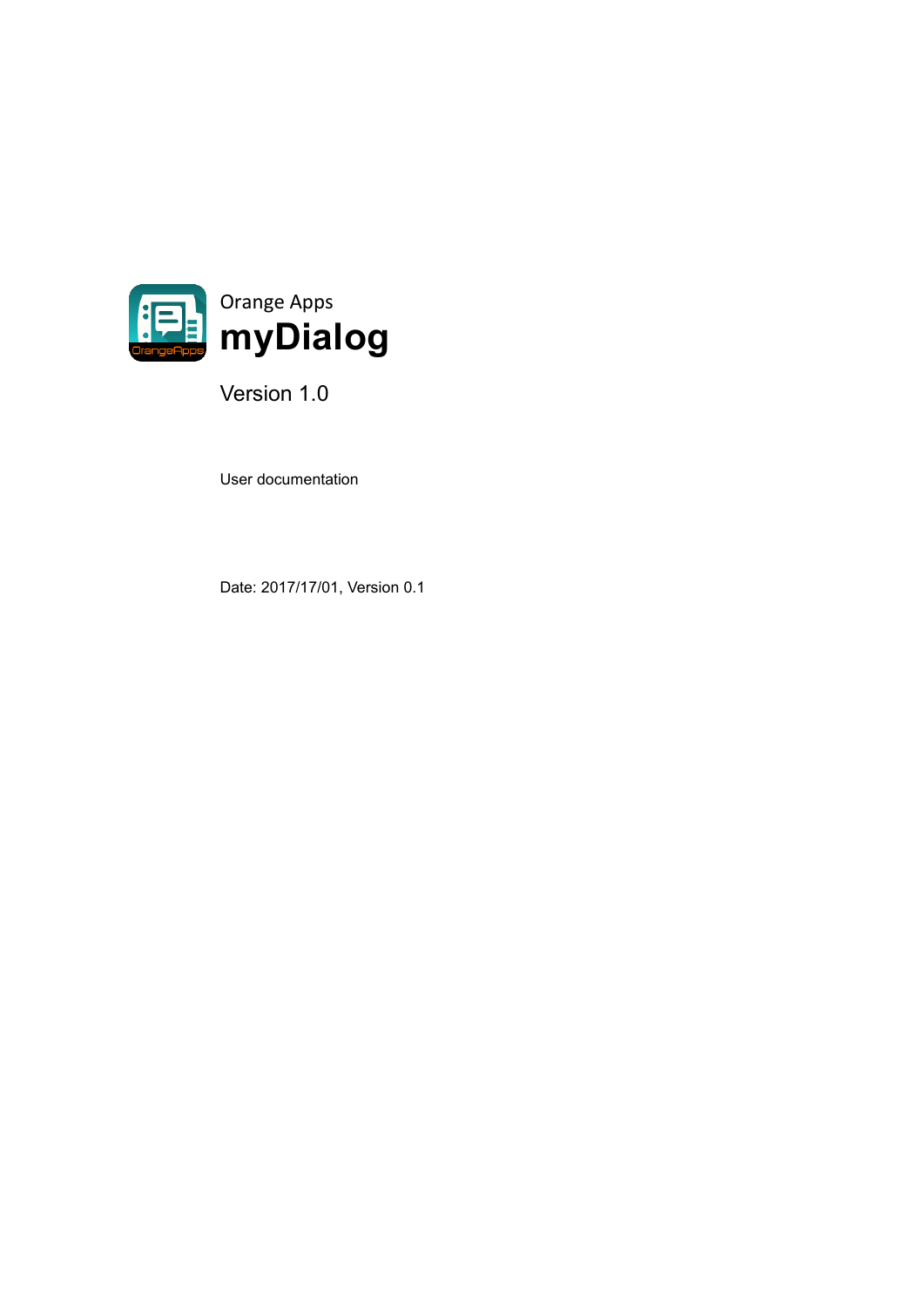© Copyright 2017

Orange Apps GmbH Arnikaweg 1 87471 Durach Germany [www.orangeapps.de](http://www.orangeapps.de/)

This documentation may be reproduced in extracts -also and reposted. In the excerpts duplication but a reference to the copyright holder and the document must be indicated.

The contents of this publication has been tested with the software described herein. Since deviations can not be excluded, can be so taken for not guarantee full agreement.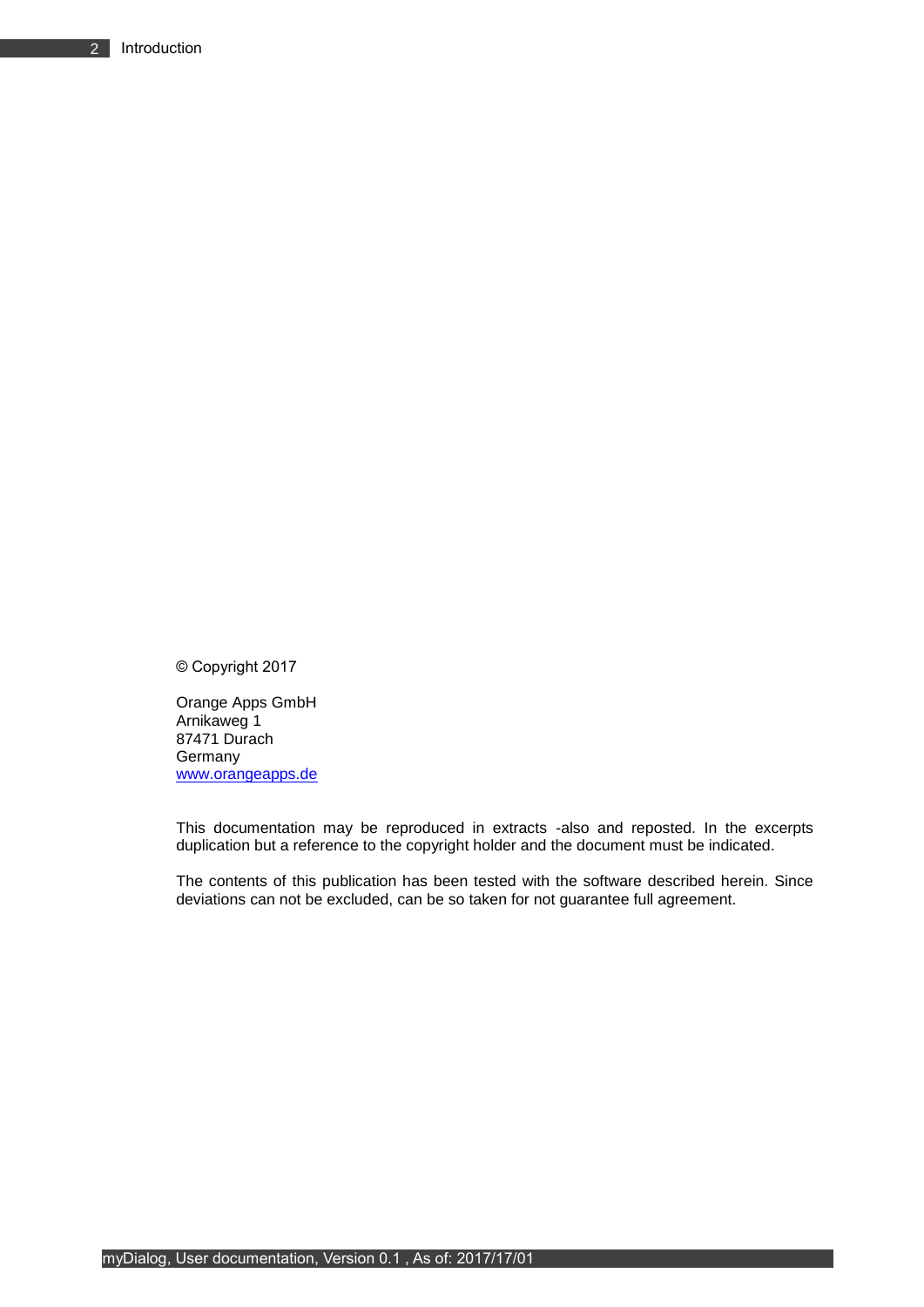## **History of document versions**

| version            | <u>andate</u> | <b>author</b>          | <b>Example 2 Reason for change / Remarks</b> |
|--------------------|---------------|------------------------|----------------------------------------------|
| $\blacksquare$ 0.1 | 01/27/2017    | <b>Christian Mayer</b> | first position                               |

# Content

| 1            |                |                              |      |
|--------------|----------------|------------------------------|------|
|              | 1.1            |                              |      |
|              | 1.2            |                              |      |
|              | 1.3            |                              |      |
| $\mathbf{2}$ |                |                              |      |
|              | 2.1            |                              |      |
|              | 2.2            |                              |      |
|              | 2.3            |                              |      |
|              | 2.4            |                              |      |
|              | 2.5            |                              |      |
| 3            |                |                              |      |
|              | 3.1            |                              |      |
|              | 3.2            |                              |      |
|              | 3.3            |                              |      |
|              | 3.4            |                              |      |
|              | 3.5            |                              |      |
| 4            |                |                              |      |
|              | 4.1            |                              |      |
|              | 4.2            |                              |      |
|              | 4.3            |                              |      |
|              | 4.3.1<br>4.3.2 |                              |      |
| 5            |                |                              |      |
|              |                | 5.1 Procedure "myDialogShow" | . 11 |
|              | 5.2            |                              |      |
|              | 5.3            |                              |      |
|              | 5.4            |                              |      |
| 6            |                |                              |      |
|              | 6.1            |                              |      |
|              | 6.2            |                              |      |
|              | 6.2.1<br>6.2.2 |                              |      |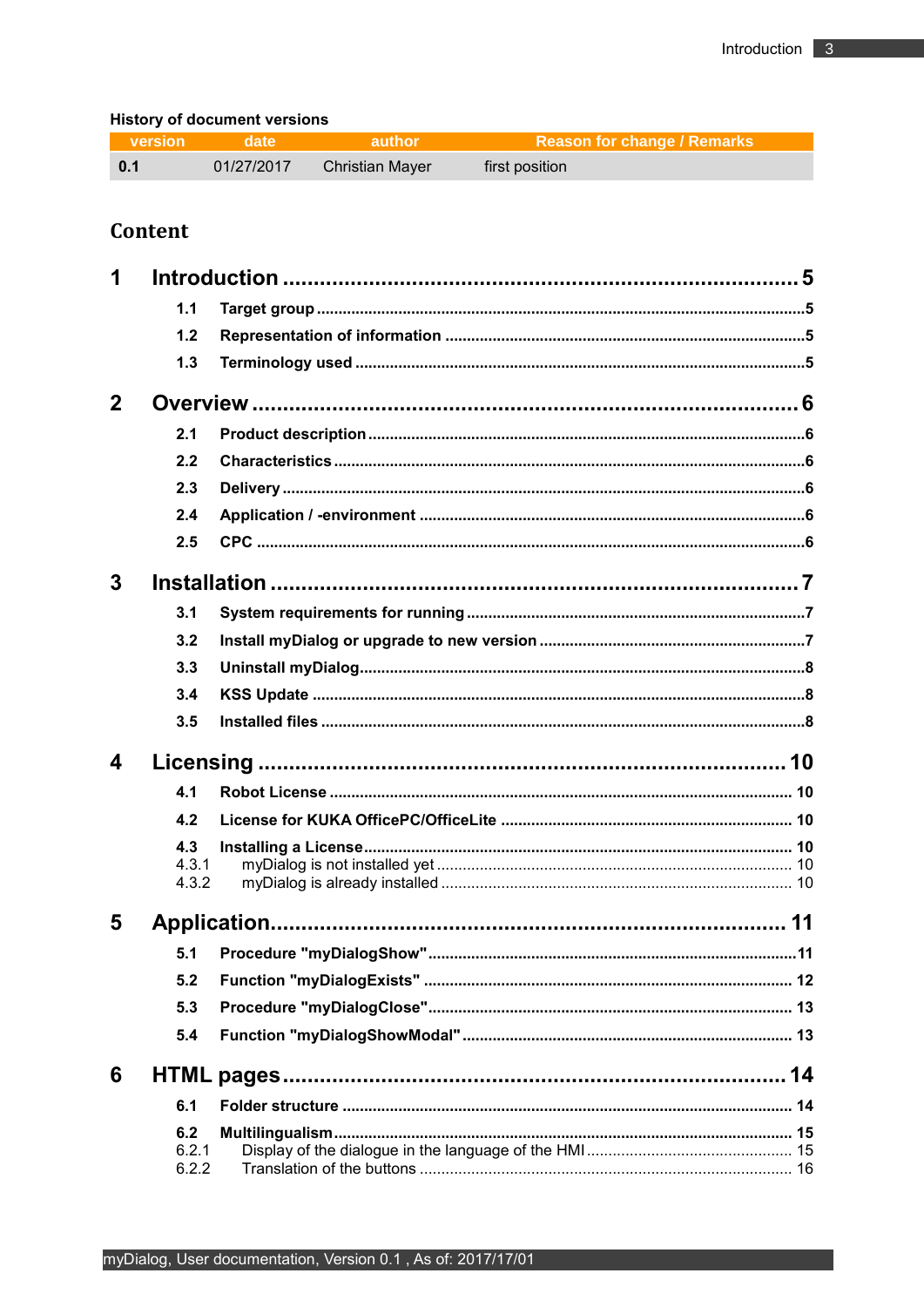|--|--|--|--|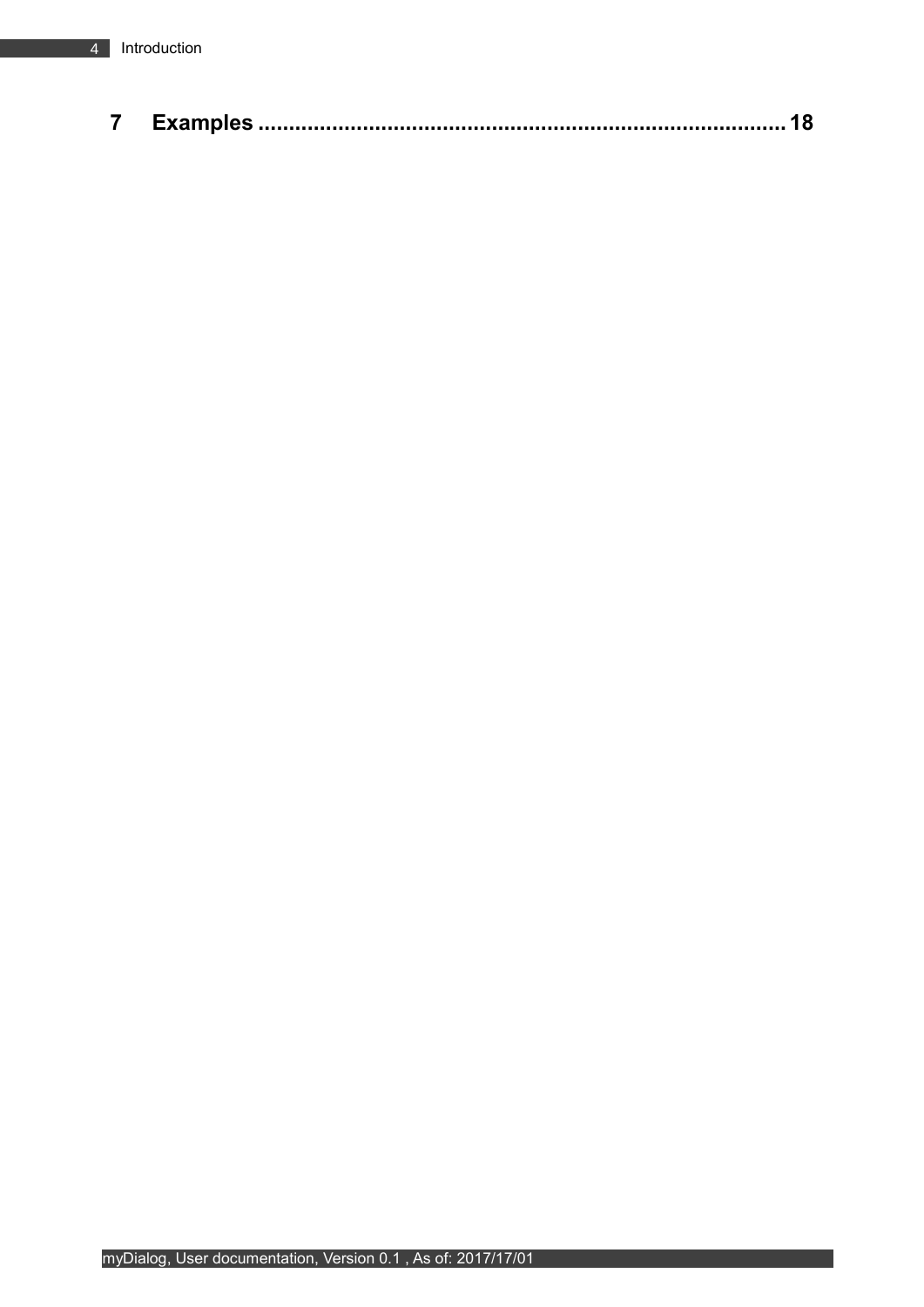# <span id="page-4-0"></span>**1 Introduction**

# <span id="page-4-1"></span>**1.1 Target group**

This documentation is intended for users with the following skills:

**EXEDM** Knowledge of the software structure of the KUKA robot system

## <span id="page-4-2"></span>**1.2 Representation of information**



These notes provide useful advice or specific information for the current topic.

## <span id="page-4-3"></span>**1.3 Terminology used**

| term       | description                                                                                   |  |
|------------|-----------------------------------------------------------------------------------------------|--|
| HMI        | The Human-Machine Interface (HMI) is an interface that a person<br>communicates on a machine. |  |
| <b>KSS</b> | <b>KUKA System Software</b>                                                                   |  |
| SmartPad   | Robot control terminal                                                                        |  |
| SmartHMI   | User interface of the robot controller KRC4                                                   |  |
| <b>KOP</b> | <b>KUKA Option Package</b>                                                                    |  |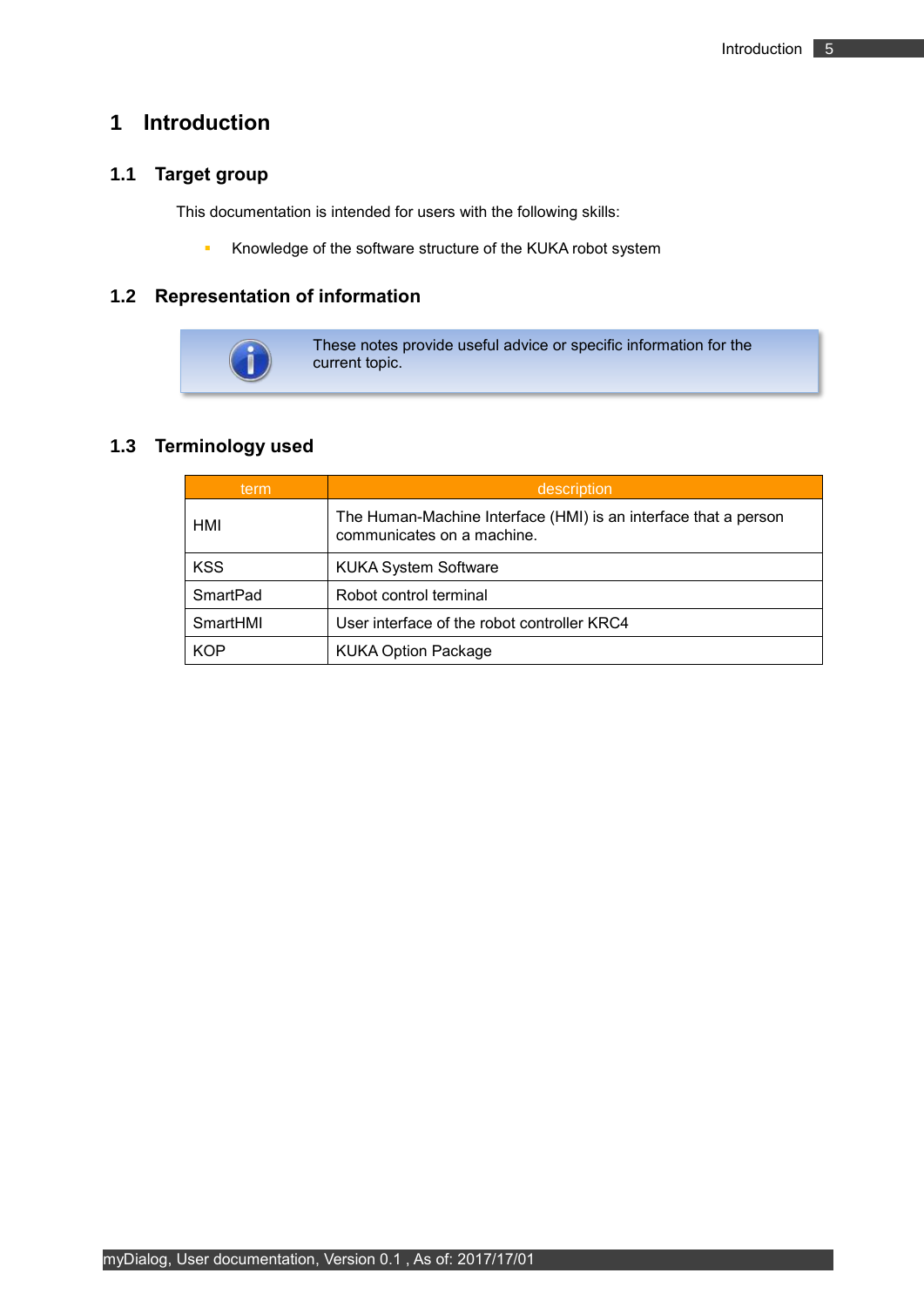# <span id="page-5-0"></span>**2 Overview**

## <span id="page-5-1"></span>**2.1 Product description**

myDialog is used to display user-specific dialog messages directly from KRL.

The dialog messages are given as html pages and then called from the KRL program. To display and close the dialog message simple KRL commands are available.

A dialog messages can display up to seven user-buttons.

## <span id="page-5-2"></span>**2.2 Characteristics**

- Displaying images, formatted text and animated GIFs
- Up to seven user buttons can be displayed on a message
- Background color freely selectable
- Modal and non-modal representation
- multilingual

## <span id="page-5-3"></span>**2.3 Delivery**

The software is delivered as technology package for direct installation on the robot using the menu option "additional software". Included are all necessary installation and operational components:

- plugin myDialog
	- myDialog.dll
	- SmartHMI.exe.myDialog.config
	- myDialog.kxr
- User documentation for the installation and operation of the software
- **EXAMPLE TEMPLATES** and Examples

To help users getting started, examples of dialog messages are included in the setup package.

## <span id="page-5-4"></span>**2.4 Application / -environment**

The software runs on all KUKA robots with KSS 8.2, 8.3 and 8.5 without KUKA.CPC protection.

## <span id="page-5-5"></span>**2.5 CPC**

If the software shall be used on robots with KUKA.CPC, a CPC certificate is required before installation. Please contact us in this case for more information.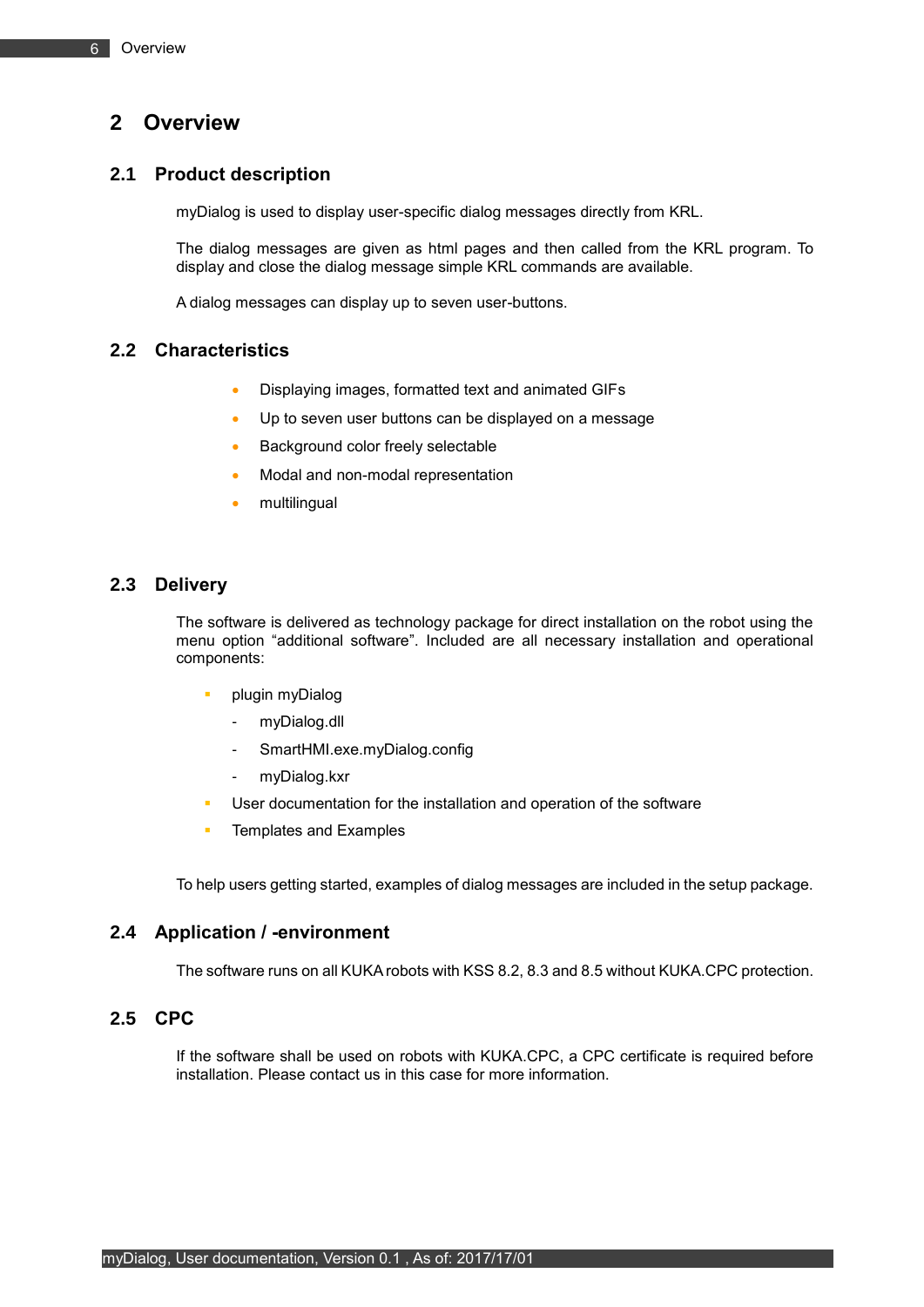## <span id="page-6-0"></span>**3 Installation**

The installation is done via the *additional software* option. This function is located in the main menu under *start-up*.

### <span id="page-6-1"></span>**3.1 System requirements for running**

#### **Minimum Hardware Requirements**

KUKA System Software 8.2, 8.3, 8.5

#### <span id="page-6-2"></span>**3.2 Install myDialog or upgrade to new version**

#### **Requirement**

User group Expert

For installation on the three systems, real Robot, Office Lite and Office PC follow these steps:

#### **Method**

- 1. Extract the .Zip file
- 2. Copy the installation folder *OrangeApps.myDialog* containing the setup files to a USB stick or directly to a drive on the target system (for example, d: \).
- 3. If you are already in possession of a valid license file, copy it to the files in the installation folder. The license file is automatically detected and installed during setup. Alternatively, you can manually install the license file after installation.
- 4. When installing from a USB stick, connect this to the controlling PC or the SmartPad.
- 5. Choose *Start-up*→ *Additional software* from the main menu.
- 6. Click the button *New software*.
- 7. You'll get a list of available software for installation. If there's no entry *OrangeApps.myDialog* in the list, click *Refresh*. If now the entry appears, go to step 10
- 8. If the entry does not appear, the drive from where to install must be configured first. To do this, choose *Configuration*. In the new window you now have the option to select the path where to find the folder *OrangeApps.myDialog.*
- *9.* Select an empty cell in the *installation paths for options* and click *path selection*. The available drives are displayed. Select the drive on which the folder *OrangeApps.myDialog* is located and save your selection with *Save*. The window closes. *OrangeApps.myDialog* should now appear as an entry in the list. If this is not the case, press *Refresh* and/or repeat steps 7 to 8
- *10.* Highlight the entry *OrangeApps.myDialog* and press *Install*. Confirm the security prompt with *Yes*.
- 11. Read the license agreement carefully. Explain your agreement to the license terms by clicking *I Accept* and continue the installation by clicking *Continue*. If you do not agree with the license terms, please cancel the installation by clicking *Cancel*.
- 12. The installation will be prepared now. To perform the final installation the control PC has to be restarted. This can immediately be executed by clicking *Reboot Control PC now* or later by clicking *later*.
- 13. If you select *later*, the window is closed. In order finalize the installation proceed with step 14. If you select *Reboot Control PC now*, a restart of the control PC will be performed. Step 15 is then executed.
- 14. Perform a shutdown of the control PC by clicking *shutdown* in the main menu.
- 15. During reboot of the control PC myDialog will be installed on the computer.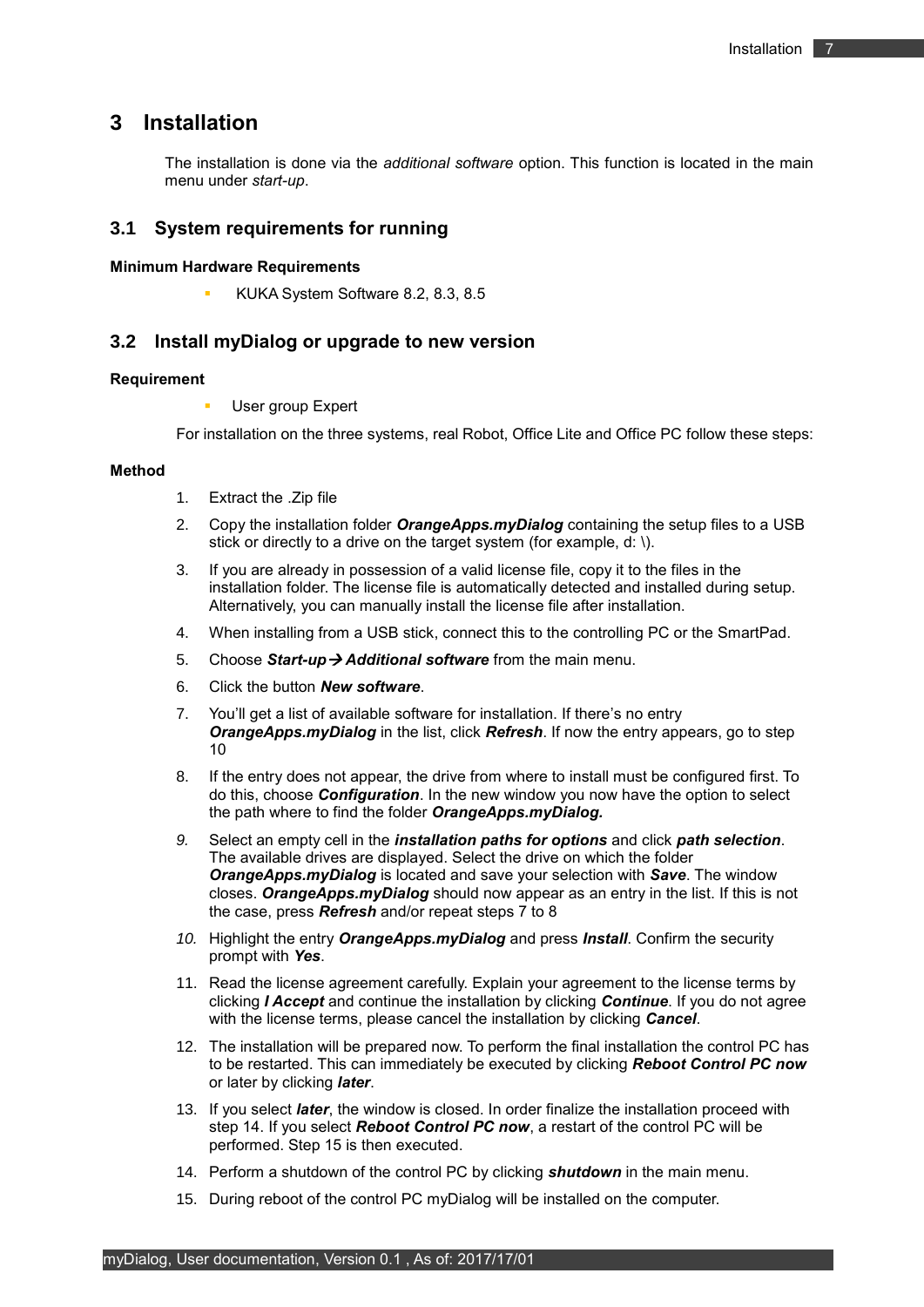16. Remove the USB stick from the PC.

## <span id="page-7-0"></span>**3.3 Uninstall myDialog**

#### **Requirement**

User group Expert

#### **Method**

- 1. Choose *commissioning*→ *Additional software* from the main menu.
- 2. Highlight the *OrangeApps.myDialog* and click *Uninstall*. Answer the security prompt with *Yes*. The uninstallation is prepared. After completion of the preparatory work, a message box appears. To perform the final installation the control PC has to be restarted. To perform the final installation the control PC has to be restarted. This can immediately be executed by clicking *Reboot Control PC now* or later by clicking *later.*
- 3. If you select *later*, the window is closed. In order finalize the uninstallation proceed with step 4. If you select *Reboot Control PC now*, a restart of the control PC will be performed. Step 5 is then executed.
- 4. Perform a shutdown of the control PC by clicking *shutdown* in the main menu.
- 5. During reboot of the control PC myDialog will be uninstalled from the computer.

## <span id="page-7-1"></span>**3.4 KSS Update**

When updating the KSS software within the KSS versions 8.2/8.3 myDialog is automatically reinstalled. The current state of KRL Modules will be saved and automatically restored after the KSS update.

## <span id="page-7-2"></span>**3.5 Installed files**

To operate the software, the following files are installed:

| folder                                | files                                                   | function             |
|---------------------------------------|---------------------------------------------------------|----------------------|
| C:\ KRC\SmartHMI                      | OrangeApps.myDialog.dll<br>SmartHMI.exe.myDialog.config | plugin<br>myDialog   |
| C:\KRC\DATA                           | myDialog.kxr                                            | Language<br>database |
| C:\KRC\ROBOTER\KRC\R1\<br>TP\myDialog | myDialog.src und dat                                    | Handler              |

These files are installed for the Samples:

| folder                            | files                            | function                                        |
|-----------------------------------|----------------------------------|-------------------------------------------------|
| C:\KRC\DATA                       | myDialogDemo.kxr                 | Language<br>database for html<br>samples        |
| C:\KRC\USER\myDialog              | Several files (html,png,gif etc) | Samples                                         |
| C:\KRC\ROBOTER\KRC\R1\<br>Program | myDialogDemo.src                 | Contains sample<br>calls for dialog<br>messages |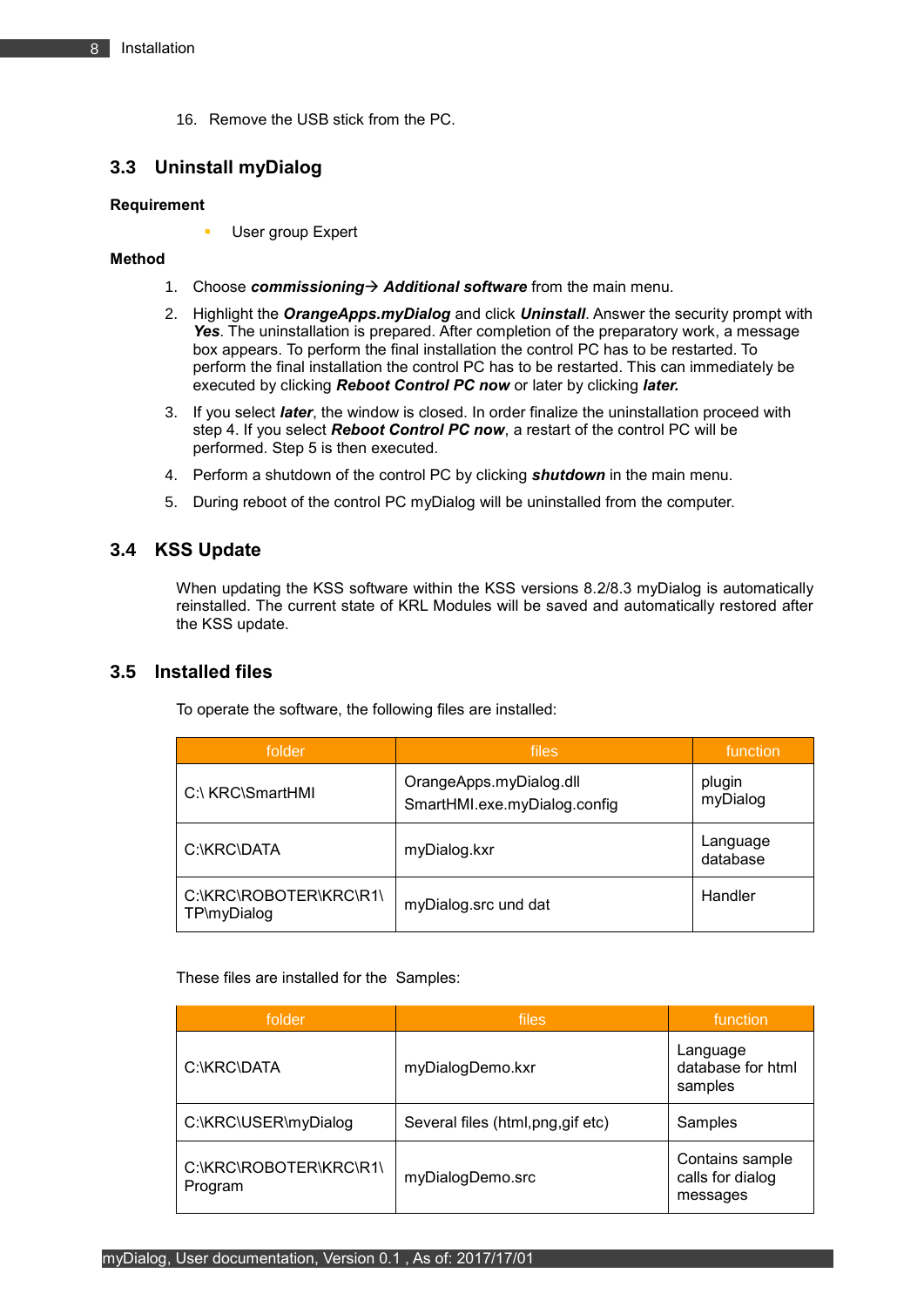The sample messages can fully operate and can therefore be used as a basis for further messages.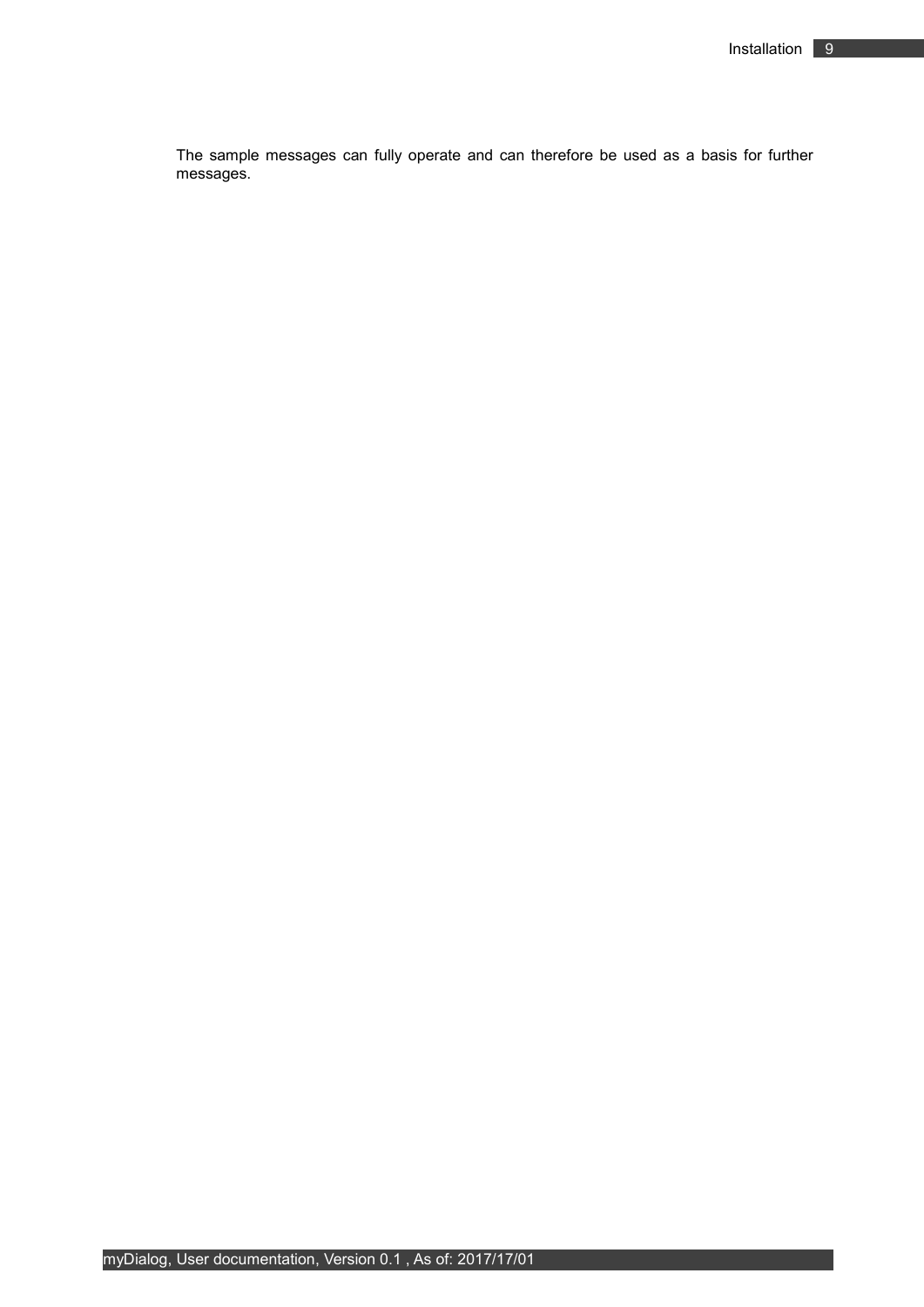# <span id="page-9-0"></span>**4 Licensing**

myDialog is subject to licensing. Licensing is done by a license file. Visit our website [www.orangeapps.de](http://www.orangeapps.de/) for more information on licensing.

#### **Reference**

- A license is required for each robot.
- To test the software, we are happy to create temporary test licenses.
- Licenses are not required for the OfficeLite and OfficePC environments.
- Date manipulations of the system are detected, myDialog disables the license automatically.

## <span id="page-9-1"></span>**4.1 Robot License**

To obtain a valid license, you will need the serial number of the robot. These can be found on the rating plate of the robot or in the control software in the Help menu→ *Info*→ *Robot* → *Serial number.*

Trial licenses can be obtained directly at **www.orangeapps.de.** Runtime licenses are given after receipt of the license fee.

## <span id="page-9-2"></span>**4.2 License for KUKA OfficePC/OfficeLite**

For OfficePC/OfficeLite no license is required.

## <span id="page-9-3"></span>**4.3 Installing a License**

#### <span id="page-9-4"></span>**4.3.1 myDialog is not installed yet**

Before starting the installation of *myDialog* copy the license file into the installation folder of the software. During installation the license is installed automatically.

## <span id="page-9-5"></span>**4.3.2 myDialog is already installed**

#### **Method 1**

- Plug a USB stick, containing the license file, to a USB port of the controller or SmartPad.
- Alternatively, copy the license file to the d: drive of the robot
- During boot of the robot control ore when opening a message the license will be copied automatically into the license folder and then be enabled. Note: A run-time license in the license folder will not be overwritten by a trial license
- Remove the USB stick

#### **Method 2**

Copy the obtained license in the folder c:\KRC\TP\myDialog\Lic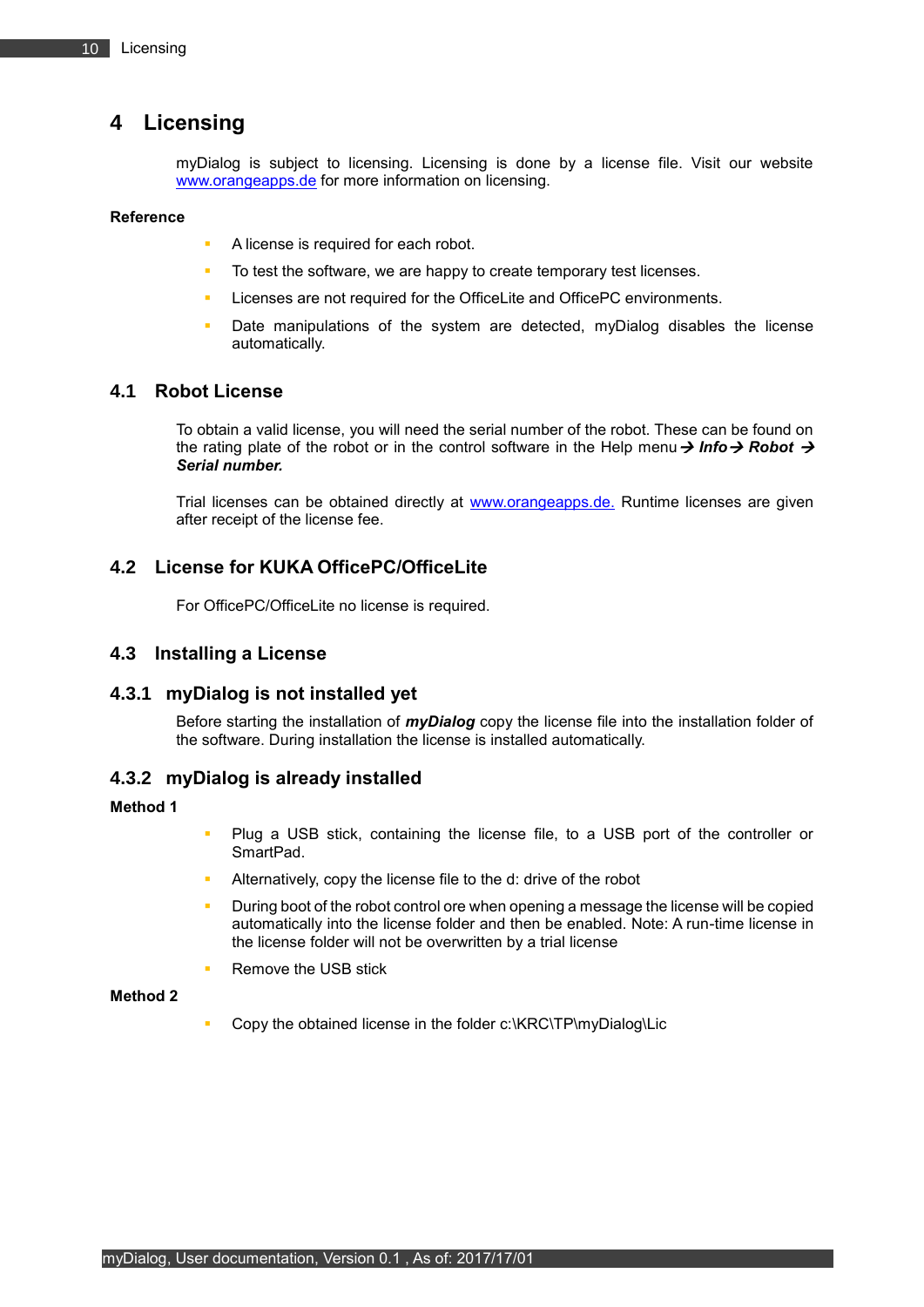## <span id="page-10-0"></span>**5 Application**

myDialog provides the user with specific KRL commands to display and close dialogs. Using optional parameters, up to 7 user buttons can be displayed in the dialog box. The buttons are automatically positioned at the bottom of the dialog box. The labeling of the buttons can be automatically translated to the set HMI language.

## <span id="page-10-1"></span>**5.1 Procedure "myDialogShow"**

The procedure "myDialogShow" enables the display of a freely programmable dialog. The dialog is shown asynchronous and the program is continued, if not explicitly, a wait for a response of the dialog message is programed.

#### **syntax**

myDialogShow (View []: IN, modules []: IN, button1 []: IN, Button2 []: IN, Button3 []: IN, Button4  $[$ []: IN, Button5  $[$ ]: IN, Button6  $[$ ]: IN, Button7  $[$ ]: IN)

#### **About the syntax**

| element                | description                                       | Optional |
|------------------------|---------------------------------------------------|----------|
| View []                | Type: CHAR [24]<br>Relative path to the HTML page | No       |
| Modules []             | Type: CHAR [24]<br>Name the translation file      | Yes      |
| Button1 []  Button7 [] | Type: CHAR [24]<br>Key or labeling of buttons     | Yes      |

#### **return value**

-

**Example 1, display without buttons**

```
myDialogShow ("Demo3")
```
Opens a dialog which includes "Demo3.html" page. This remains open until the "myDialogClose" function is called.

#### **Example 2, display with buttons**

myDialogShow ("Demo3 en" ,, "OK", "Cancel")

Like Example 1, but two buttons labeled "OK" and "Cancel" are displayed. The program continues and the display will remain open until a key is pressed or the command "myDialogClose" is called.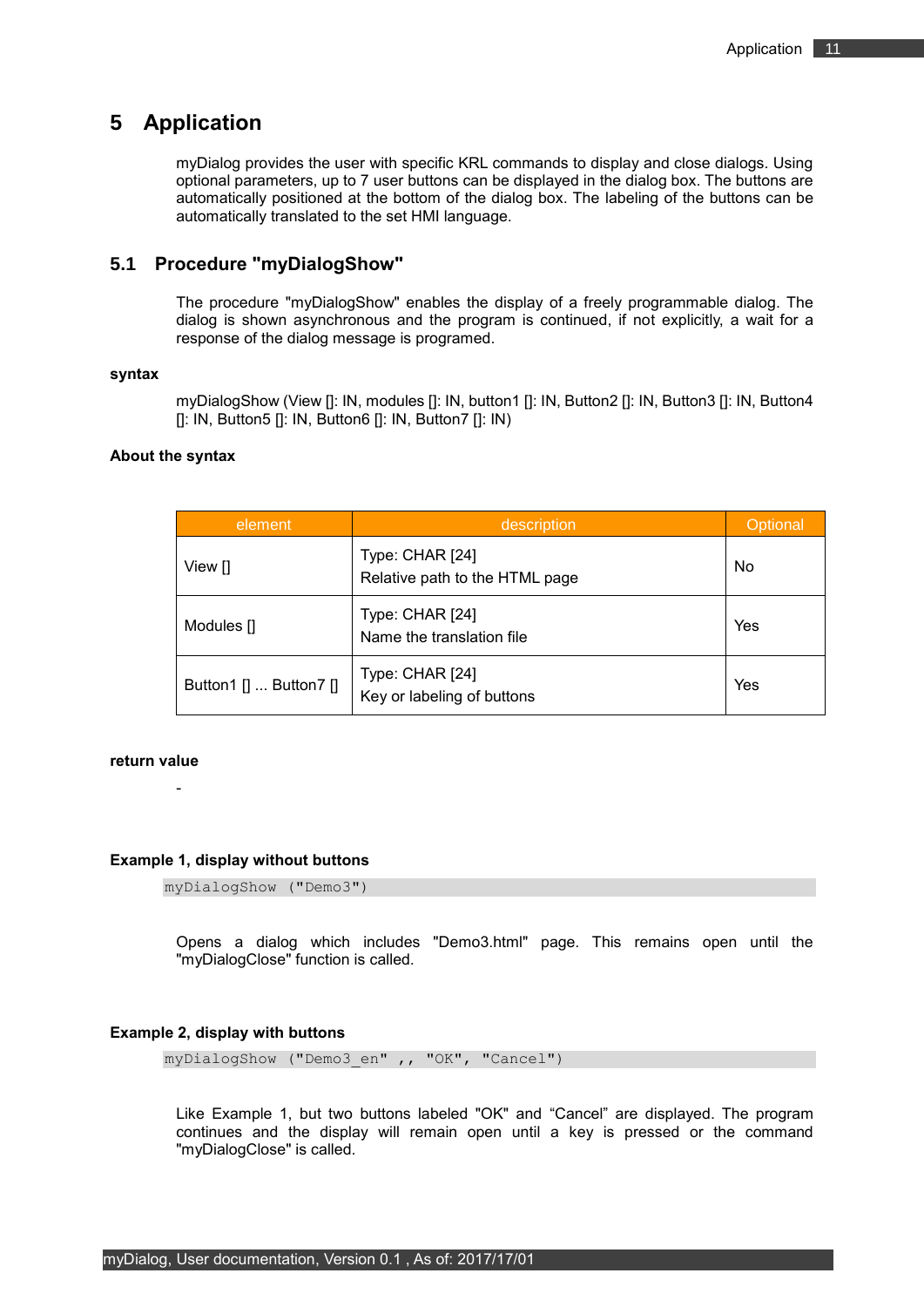#### **Example 3, display with buttons. Specify a translation file**

myDialogShow ("Demo3", "demo", "OK", "Cancel")

Requirement for translation is an existing file KXR "Demo.kxr" in the folder C: KRC\Data. The file must contain the keys "OK" and "Cancel" and.

### <span id="page-11-0"></span>**5.2 Function "myDialogExists"**

The "myDialogExist" function checks whether a current dialog box is open.

#### **syntax**

myDialogExists (Answer: OUT)

#### **Return value of the function**

BOOL

#### **About the syntax**

| description<br>element |                                                                       | Optional |
|------------------------|-----------------------------------------------------------------------|----------|
| Answer                 | Type: INT<br>Number of the button that was pressed. Beginning<br>at 1 | Yes      |

#### **example**

```
myDialogShow ( "Demo5" ,, "OK", "Cancel"); displaying the message
...
WHILE myDialogExists (Answer); check whether dialogue still open
WAIT SEC 12:01
ENDWHILE
SWITCH Answer
Case 1 ;pressed OK
...
Case 2 ;Cancel pressed
...
ENDSWITCH
```
As long as the dialog is open, the return value of the function is TRUE. If a button is pressed, the function value gets FALSE. The number of the button is assigned to the variable "Answer".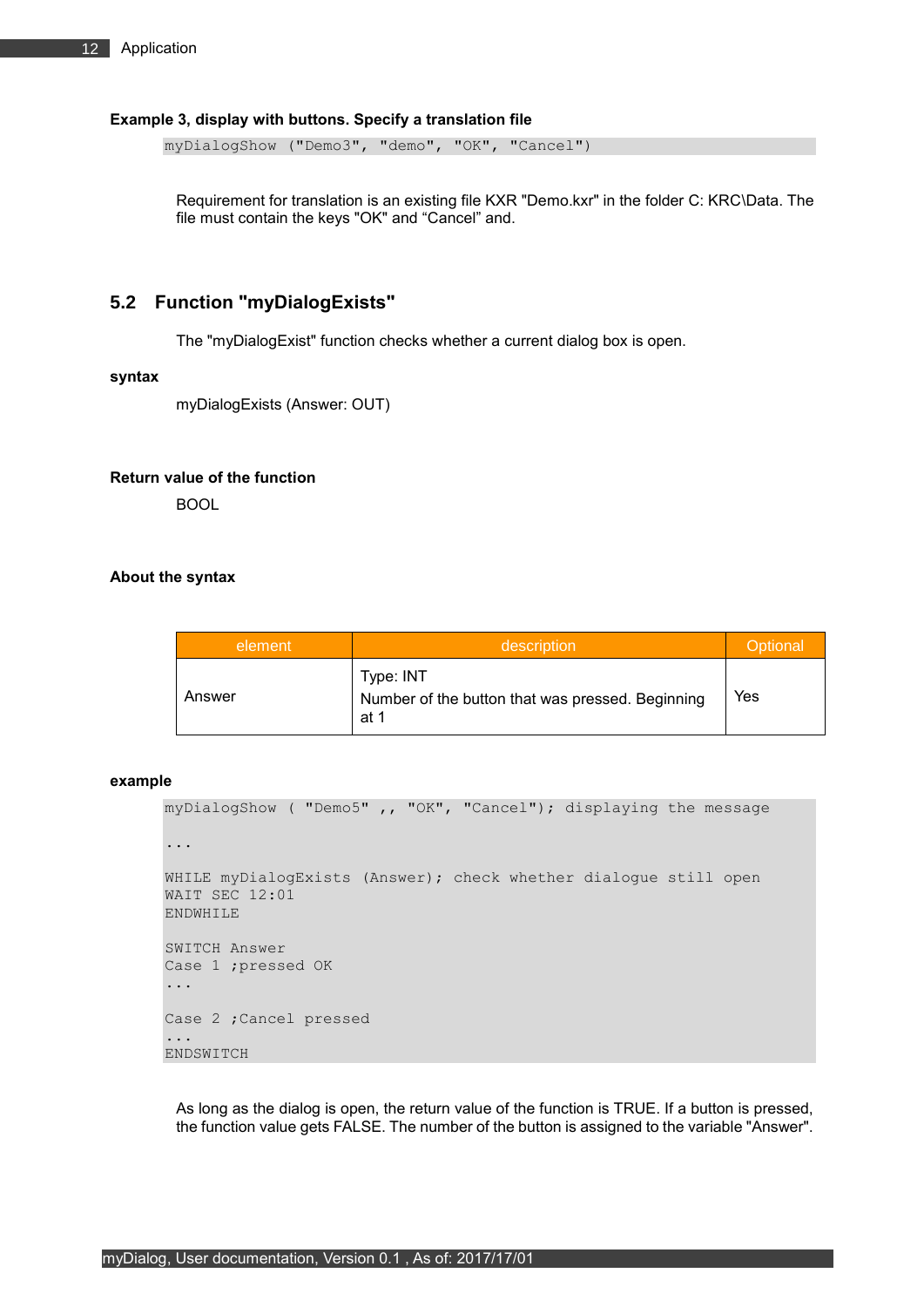## <span id="page-12-0"></span>**5.3 Procedure "myDialogClose"**

The "myDialogClose" function closes the currently opened myDialog.

#### **syntax**

myDialogClose ()

#### **return value**

-

**example** 

myDialogClose ()

Closes the currently open dialog.

### <span id="page-12-1"></span>**5.4 Function "myDialogShowModal"**

The "myDialogShowModal" function enables the display of a freely configurable dialog. The dialog is shown modal and the program is stopped until the dialog is closed.

#### **syntax**

myDialogShow (View []: IN, modules []: IN, button1 []: IN, Button2 []: IN, Button3 []: IN, Button4 []: IN, Button5 []: IN, Button6 []: IN, Button7 []: IN)

#### **About the syntax**

| element                | description                                       | Optional |
|------------------------|---------------------------------------------------|----------|
| View []                | Type: CHAR [24]<br>Relative path to the HTML page | No       |
| Modules []             | Type: CHAR [24]<br>Name the translation file      | Yes      |
| Button1 []  Button7 [] | Type: CHAR [24]<br>Key or labeling of buttons     | Yes      |

#### **return value**

-

#### **example**

```
DECL INT Answer
Answer = myDialogShowModal ("Demo2" ,, "OK")
```
Opens a dialog which includes "Demo2.html" page, as well as an "OK" button. The program will be stopped until the message was closed again.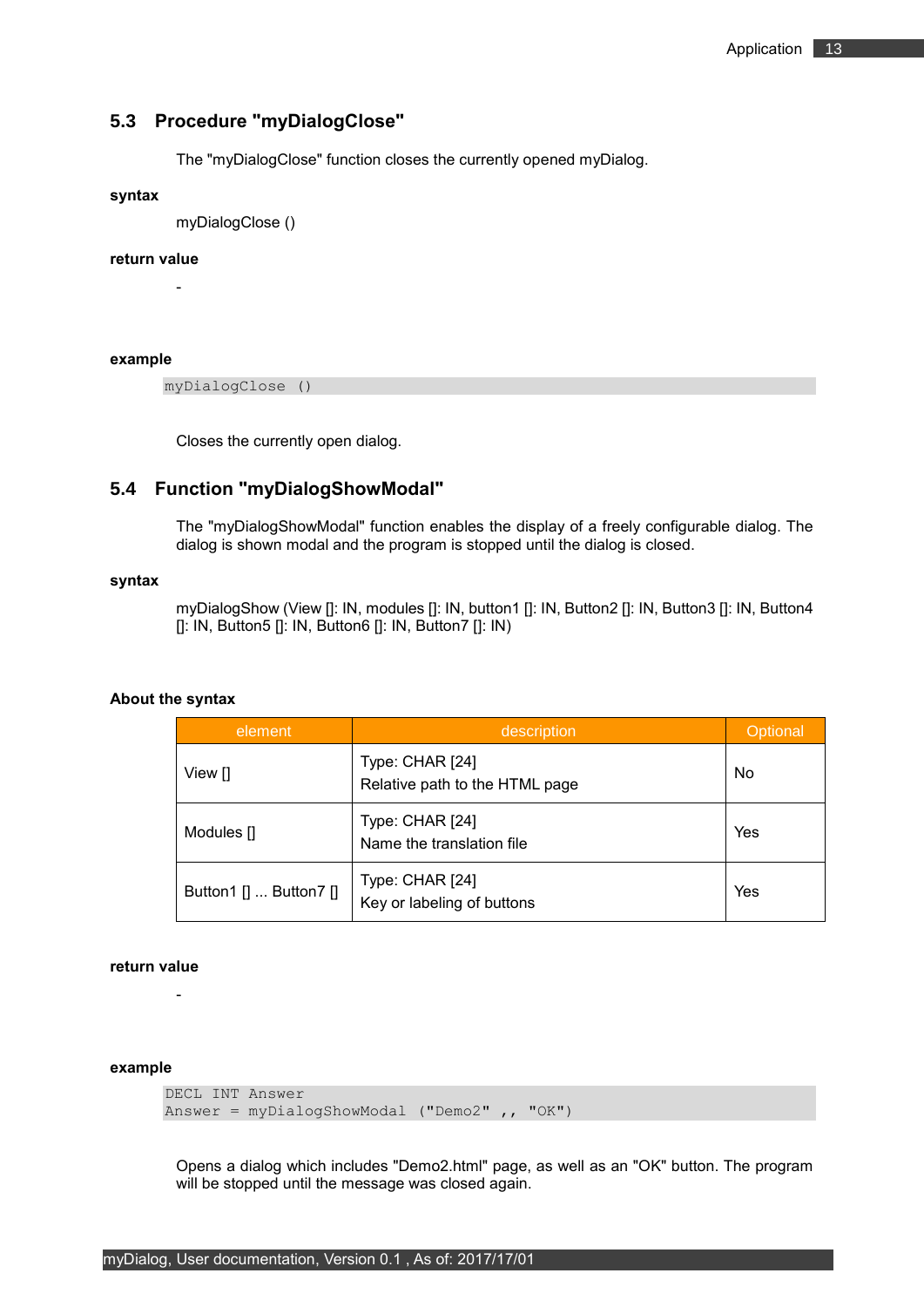## <span id="page-13-0"></span>**6 HTML pages**

myDialog retrieves HTML pages on KRL commands and integrated in this optionally up to seven buttons for interaction with the operator.

#### **Required characteristics of the html pages**

- compatible with IE Explorer 7 in KSS8.2
- compatible with IE Explorer 8 at KSS8.3
- no Java Script
- html pages can contain images and animated GIFs

In the setup templates and examples are included. These are based on KUKA look & feel and serve as a good basis for creating other html pages. For easy creation of HTML pages, we recommend the Editor "Kompozer". This is a so-called "WYSIWYG" (what you see is what you get) - Editor.

The free editor can be downloaded here:<http://kompozer-web.de/>

#### **Features of the templates of Orange Apps:**

- Tahoma font
- Foreground color black (default)
- Background color gray (RGB (230, 230, 230))
- Font size 13px

## <span id="page-13-1"></span>**6.1 Folder structure**

The default directory for the HTML pages is C:\KRC\USER\myDialog

The pages can be stored in this folder in their own subfolders. When called from KRL the subfolders must be specified.

#### **Example 1: The html page "demo.html" is located in the folder C:\ KRC\USER\myDialog**

Call in KRL:

Answer = myDialogShowModal ("demo" ,, "OK")

### **Example 2: The html page "demo.html" is located in the folder C:\KRC\USER\myDialog\myTechnolgy**

Call in KRL:

Answer =  $myDialogShowModal$  (" $myTechnology\Demo"$ , "OK")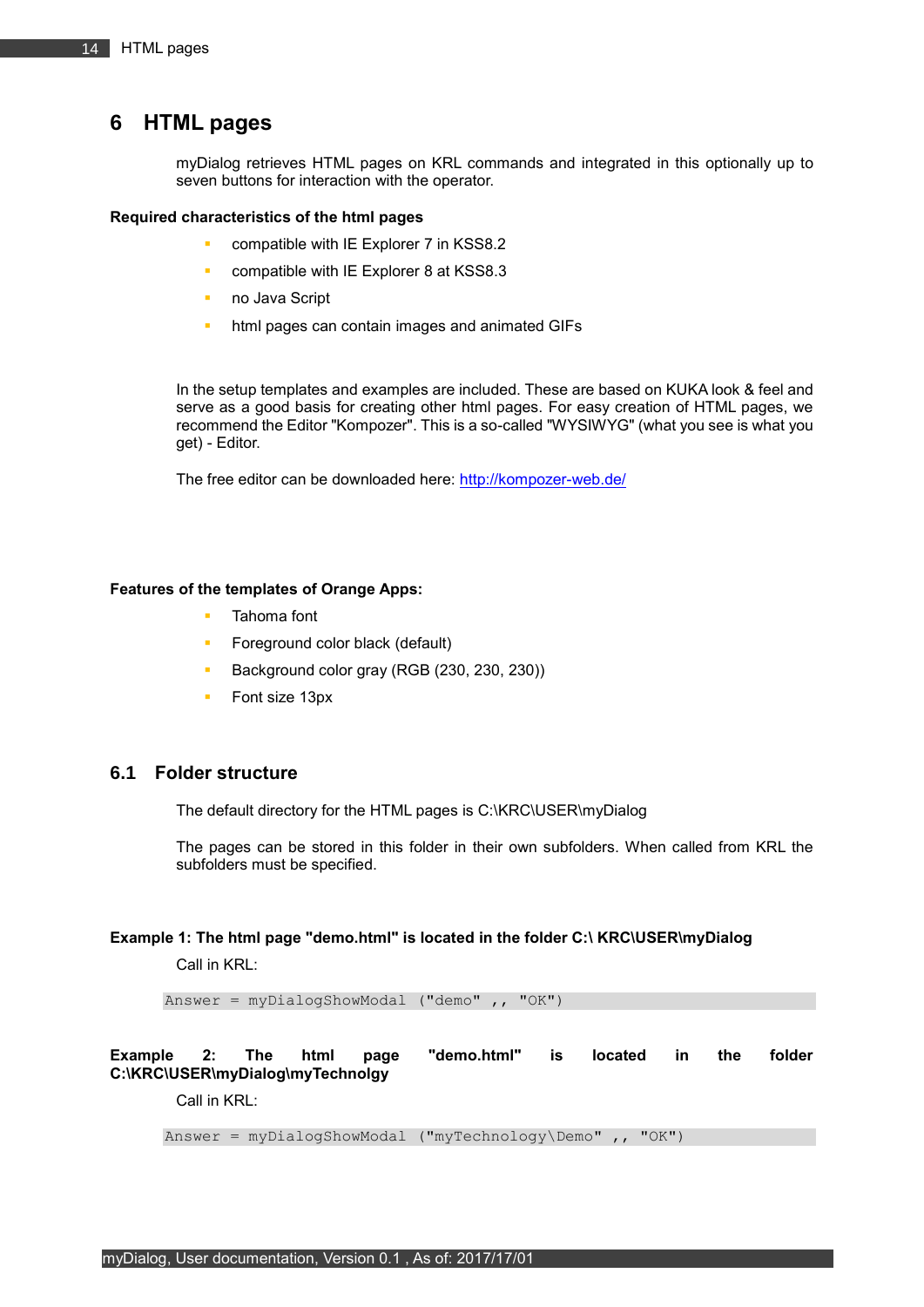#### <span id="page-14-0"></span>**6.2 Multilingualism**

### <span id="page-14-1"></span>**6.2.1 Display of the dialogue in the language of the HMI**

Depending on the selected HMI language html pages suitable for the language can be displayed. To identify the language of the html page the abbreviation " countrycode" is appended to the filename.

Whenever an html page shall be displayed myDialog determines the language of the HMI and searches for the corresponding html page with country codes in the filename. If the page is not found with the appended country code, myDialog will search for a page without country code and displays this. If this site is also not found an error message appears and the program is stopped.

The respective country code can be found in the table below.

When calling in KRL, the country code is not specified.

**Example: For the HMI language "English" and "German" a separate page shall be displayed. If the HMI language is switched to any other language, the English version of the html page shall be displayed.**

The following html files are needed:

- demo1 en.html for the English version
- demo1\_de.html for the German version
- demo1.html for the default display if the HMI language does not "English" or "German" is. Simply copy the file demo1 en.html.

#### **The page is in KRL (modal):**

```
Answer = myDialogShowModal ( "Demo1" ,, "OK")
```
#### **or non-modal:**

```
myDialogShow ( "Demo1" ,, "OK")
```
#### **country codes**

| code      | language  | code | language  |
|-----------|-----------|------|-----------|
| <b>CS</b> | Czechisch | tr   | Turkish   |
| there     | Danish    | el   | Greek     |
| de        | German    | ru   | Russian   |
| s         | English   | ko   | Korean    |
| it        | Spanish   | sk   | Slovak    |
| fr        | French    | sl   | Slovenian |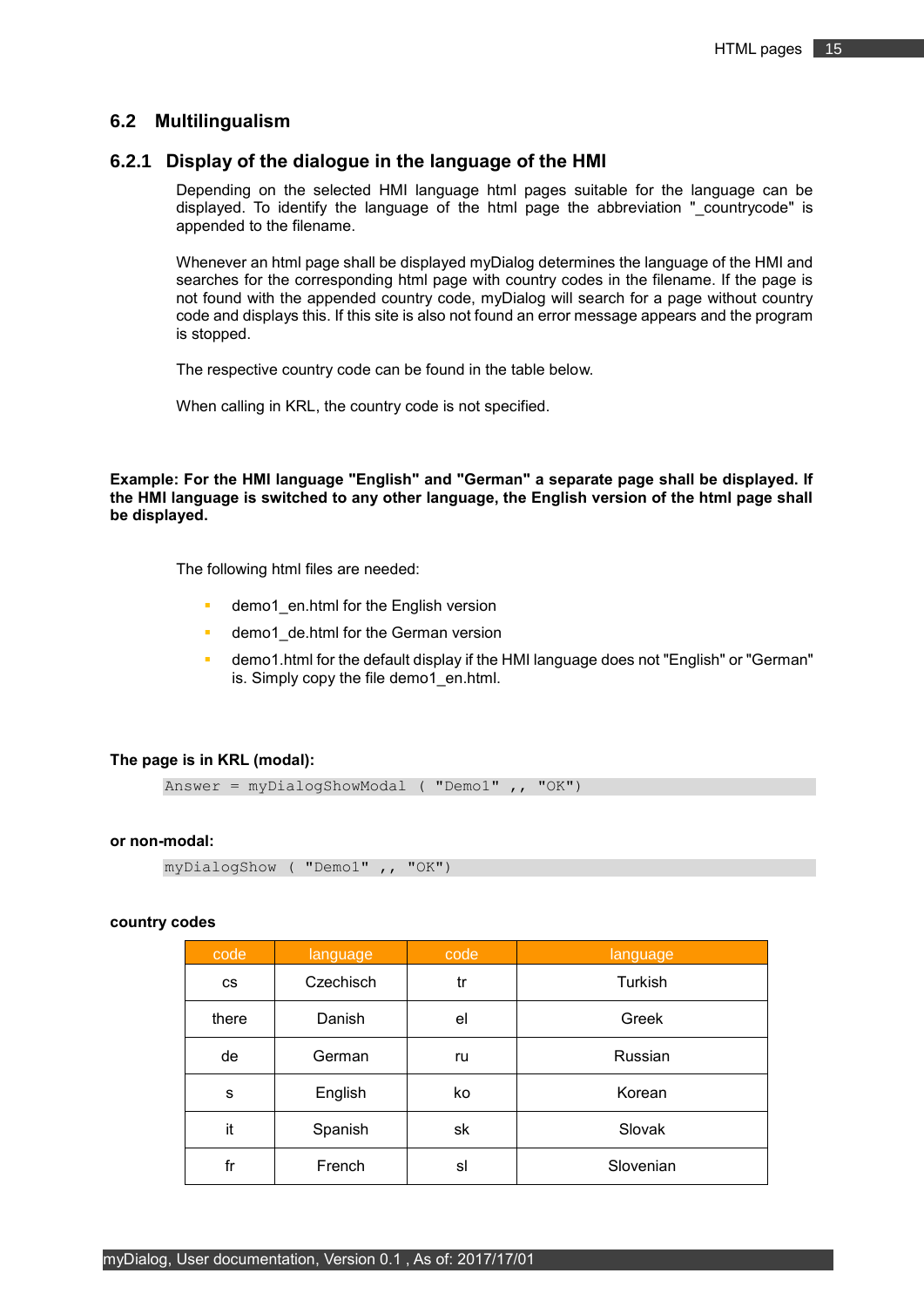| it  | Italian    | fi  | Finnish  |
|-----|------------|-----|----------|
| ugh | Hungarian  | sv  | Swedish  |
| nl  | Dutch      | tr  | Turkish  |
| pl  | Polish     | el  | Greek    |
| pt  | Portuguese | ru  | Russian  |
| ro  | Romanian   | ko  | Korean   |
| sk  | Slovak     | zh  | Chinese  |
| sl  | Slovenian  | Yes | Japanese |

## <span id="page-15-0"></span>**6.2.2 Translation of the buttons**

The labeling of the buttons can be translated automatically depending on the language of the HMI. For this purpose in the KRL commands the parameter "module[]" is available. This parameter specifies the module name of the translation file in the C: to\KRC\Data. The translation is analogous to the normal KUKA language translation.

myDialog checks is the specified key and a translation for the actual language exist in the given file. If the key isn't found the key is displayed on the button. If a key is found but no translation for the actual HMI language is found, the translation for the language "English" is displayed (if available).

#### **Example:**

**In the "Demo1.html" a button shall be displayed. The text on the button shall be translated when the HMI language is set to "English", "German" or "Spanish". The name of the translation file is: myTech.kxr**

**The text displayed on the button shall be:**

| German: | "I speak German" |
|---------|------------------|
|---------|------------------|

| English: | "I speak English" |
|----------|-------------------|
|          |                   |

**Spanish: "Hablo Espanol"**

#### **KRL Code:**

Answer = myDialogShowModal ( "Demo1", "Mytech", "myKey1")

#### **About the syntax**

| element  | description                                         |
|----------|-----------------------------------------------------|
| "Demo1"  | Name the html file                                  |
| "Mytech" | Name the translation file in the folder C:\KRC\Data |
| "MyKey1" | Key in the translation file                         |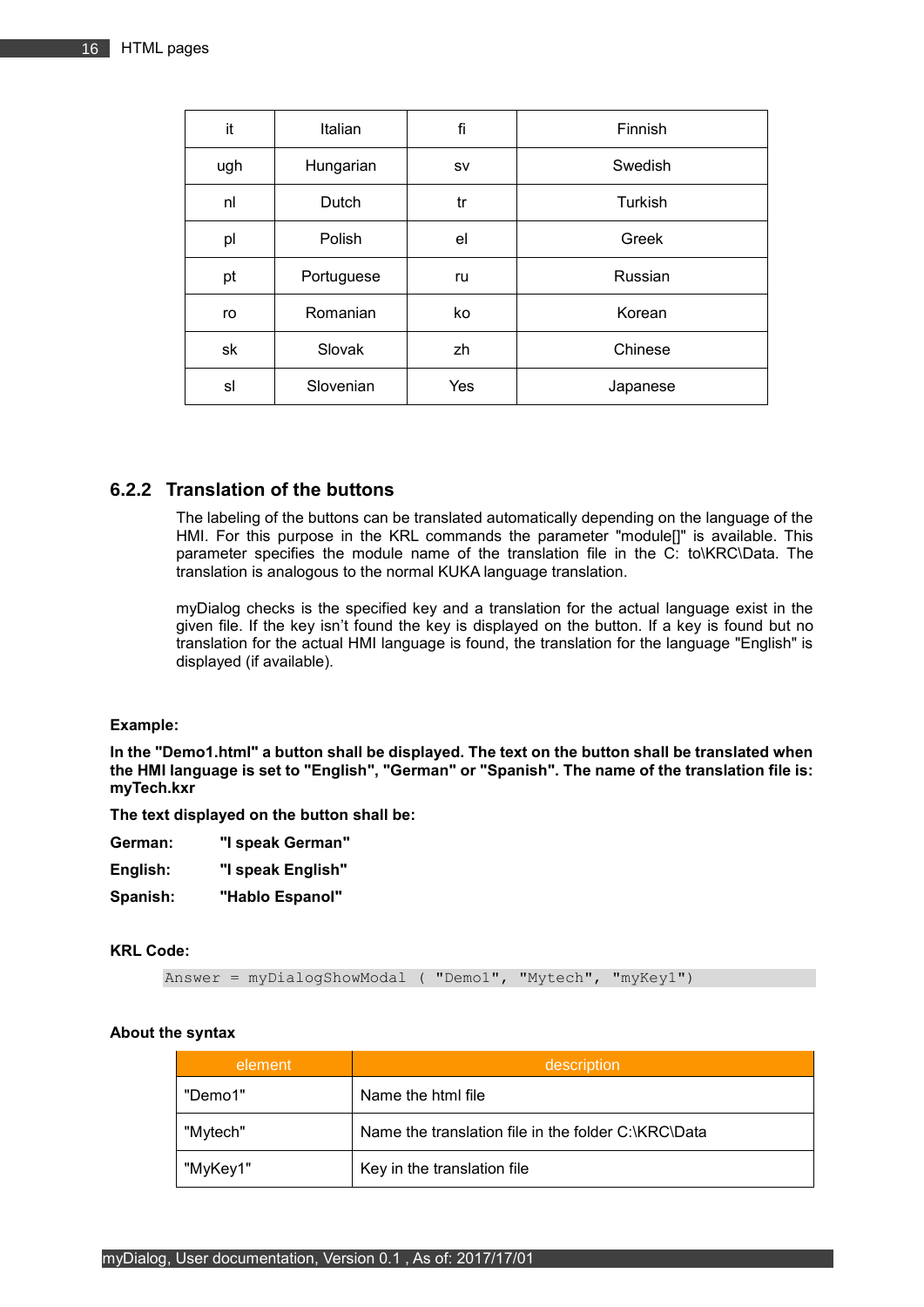#### **Content of myTech.kxr file:**

```
\langle? Xml version = "1.0" encoding = "utf-8"?>
<Resources xmlns = "http://www.kuka.com/schemas/kxr/2009">
    <Module name = "Mytech">
       <UIText key = "myKey1">
          <Text xml: lang = "en-DEV"> I speak German </ text>
          <Text xml: lang = "en-DEV"> I speak English </ text>
          <Text xml: lang = "it-DEV"> Hablo Español </ text>
       </ UIText>
    </ Module>
</ Resources>
```
For all other HMI languages, the English translation is displayed.